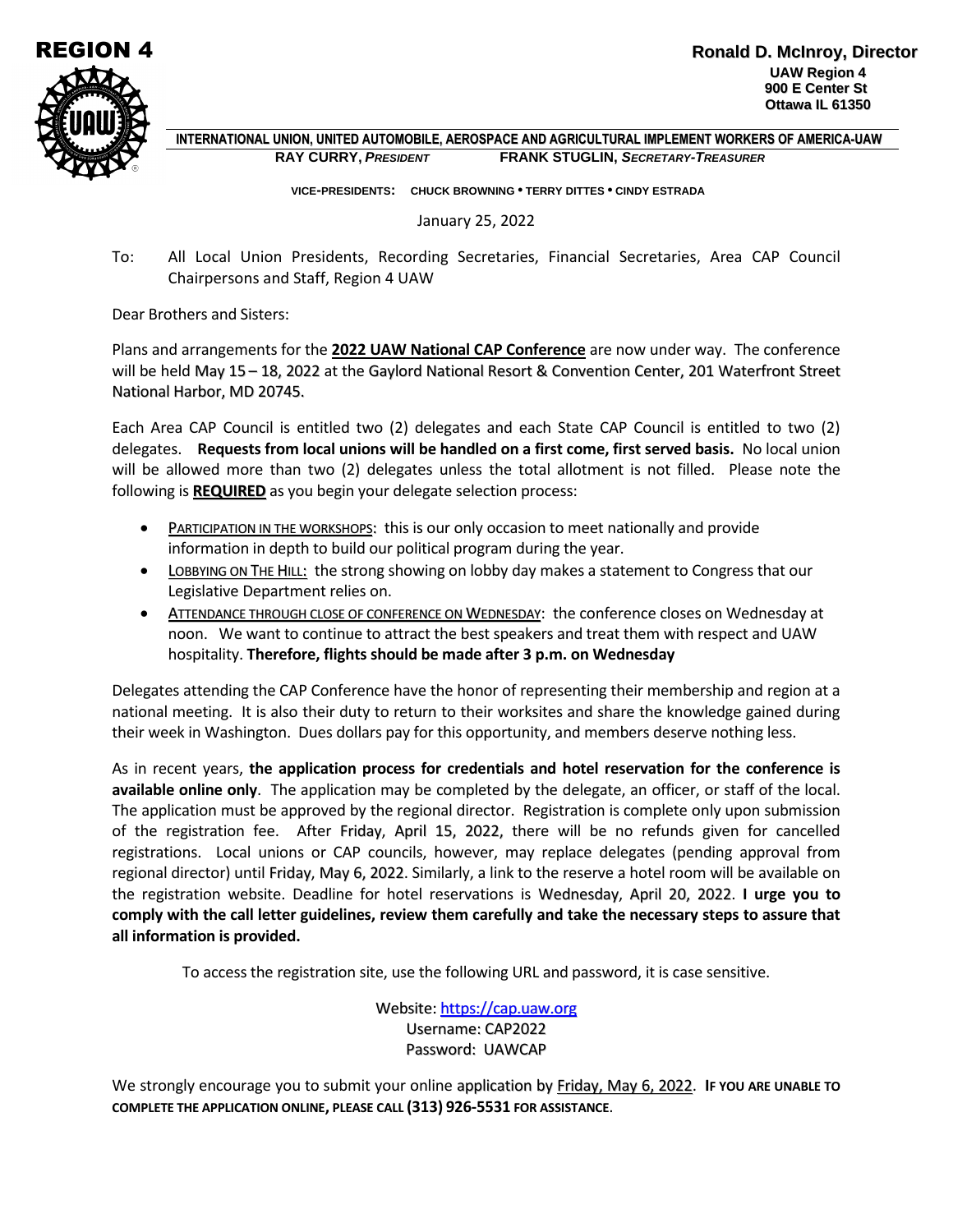We encourage you to contact your legislators and invite them to the Reception on Tuesday, May 17<sup>th</sup>. This is an opportunity for the delegates to share an evening with the congressional leadership. If a congressperson cannot attend, it is not necessary for them to send aides or staff for representation.

I look forward to your participation in an informative and productive conference.

In Solidarity,

Ronald D M<sup>c</sup> A moy

Region 4 UAW

*RDM:ye opeiu494afl-cio*

Enclosure – Conference Information Packet

cc: Brad Dutcher, Asst. Director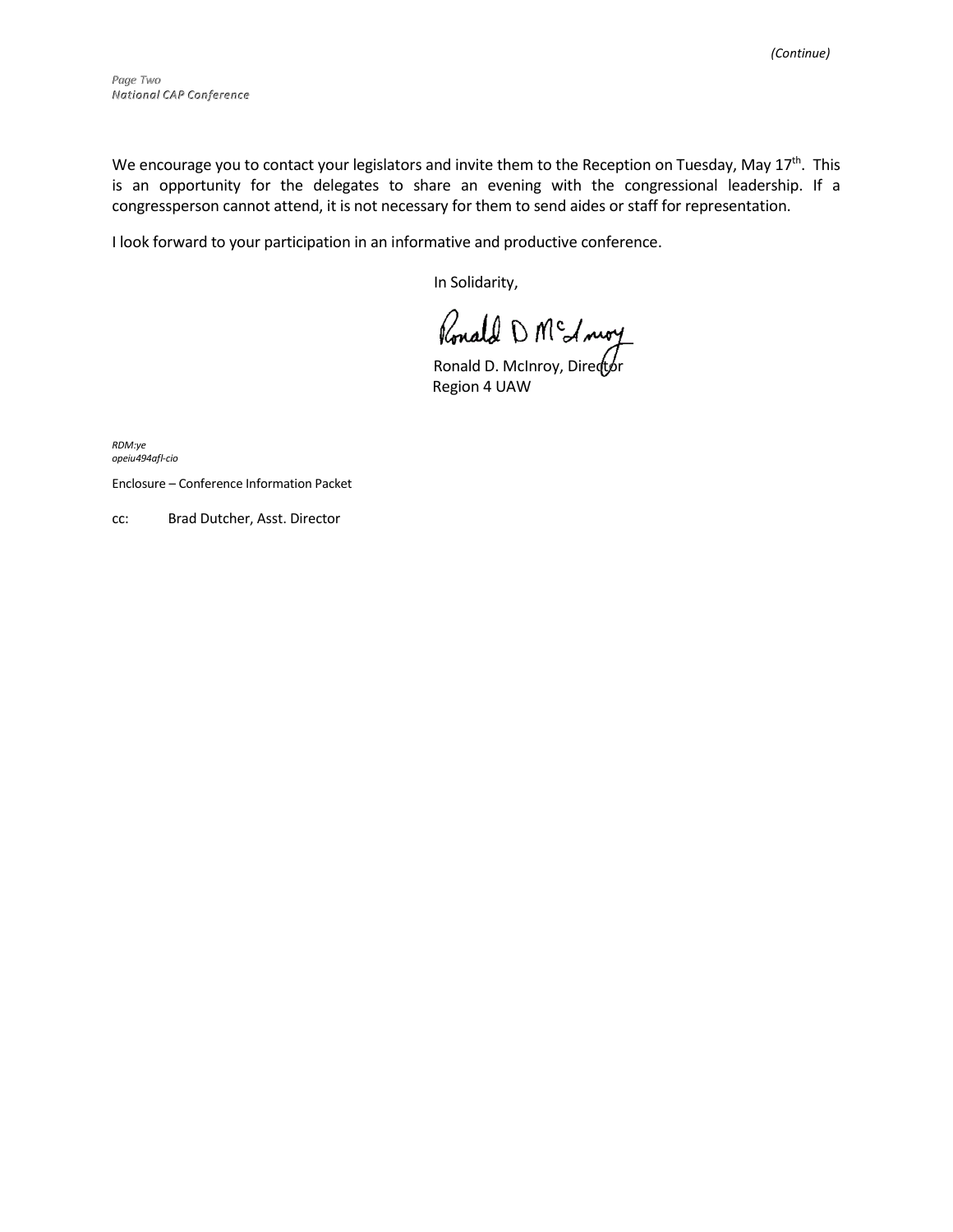

### **2022 UAW National CAP Conference**

National Harbor, MD May 15-18

### **Table of Contents**

| <b>Schedule</b>                            | Page 2 |
|--------------------------------------------|--------|
| <b>Eligibility</b>                         | Page 3 |
| <b>Registration Fees</b>                   | Page 3 |
| <b>Registration Deadlines</b>              | Page 3 |
| <b>Online Registration and Credentials</b> | Page 4 |
| <b>Hotel Reservation Information</b>       | Page 4 |
| <b>Airline Reservation Information</b>     | Page 5 |
| <b>V-CAP Sales Booth</b>                   | Page 5 |
| <b>Expense Guidelines</b>                  | Page 6 |
| <b>Tuesday Reception</b>                   | Page 6 |
| V-CAP Sales Booth Application Form         | Page 7 |
|                                            |        |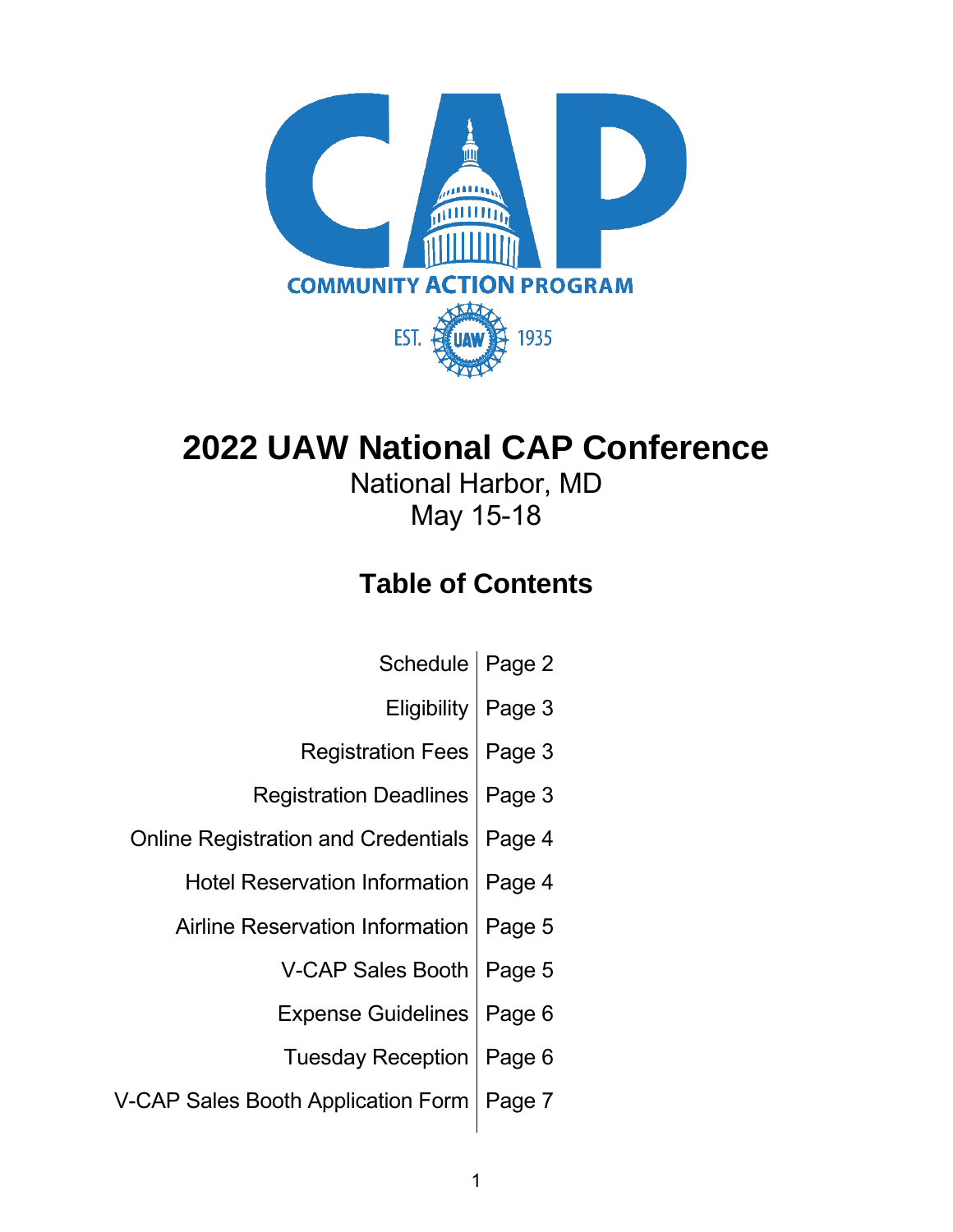# **SCHEDULE**

| <b>Location</b>                                                                                                                 | <b>Date</b>                                                                       | <b>Arrival and</b><br><b>Registration</b> |  |
|---------------------------------------------------------------------------------------------------------------------------------|-----------------------------------------------------------------------------------|-------------------------------------------|--|
| Gaylord National Resort &<br><b>Convention Center</b><br>201 Waterfront Street<br>National Harbor, MD 20745<br>$(301)$ 965-4000 | Sunday, May 15<br>through<br>Wednesday, May 18                                    | Saturday & Sunday<br>May 14-15            |  |
| <b>Tentative Schedule</b>                                                                                                       |                                                                                   |                                           |  |
| <b>Saturday</b><br>May 14                                                                                                       | <b>Early Registration</b><br>$1:00 - 5:00$ p.m.                                   |                                           |  |
|                                                                                                                                 | Registration<br>$9:00$ a.m. - $4:00$ p.m.                                         |                                           |  |
| <b>Sunday</b><br><b>May 15</b>                                                                                                  | <b>Opening Plenary Session</b><br>4:30 p.m.<br>(Ballroom doors open at 4:00 p.m.) |                                           |  |
| <b>Monday</b><br><b>May 16</b>                                                                                                  | Plenary & Workshops                                                               |                                           |  |
| <b>Tuesday</b><br>May 17                                                                                                        | <b>Regional Breakfasts</b><br>Lobby<br>Reception                                  |                                           |  |
| Wednesday<br><b>May 18</b>                                                                                                      | <b>Closing Plenary Session</b><br>Note: arrange travel for after 3 p.m.           |                                           |  |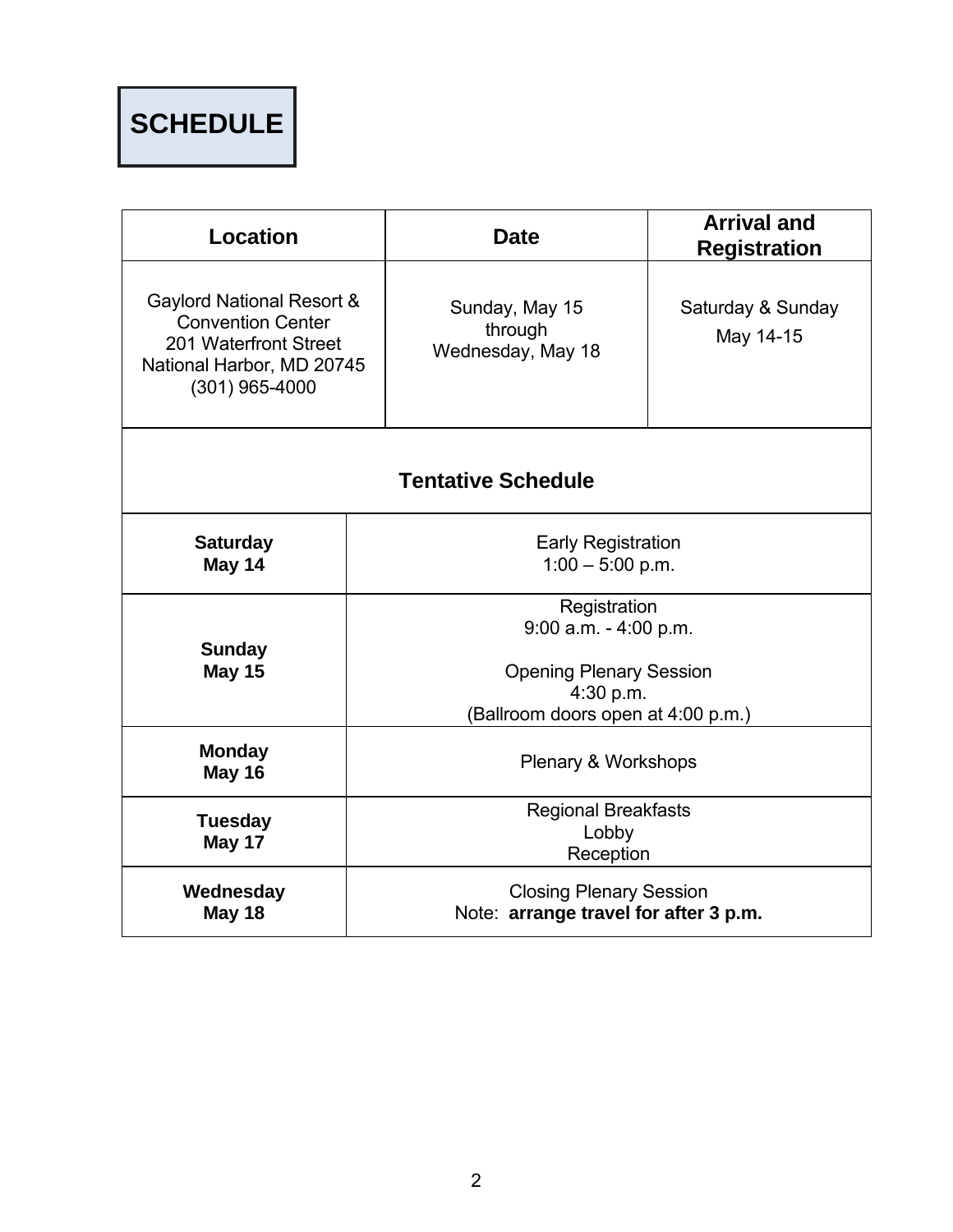## **ELIGIBILITY**

Attendance to the 2022 National CAP Conference will include delegates, distinguished guests of the Officers and Regional Directors, and spouses/companions of delegates. All distinguished guests must be approved by the respective Officer, Regional Director, and the President of the International Union.

#### **REGISTRATION**

Registration for the 2022 National CAP Conference will take place online. Local unions already set up for ACH payments will pay online for both delegates and guests. Please note, it is the delegate's responsibility to pay the local union for any guest fees. If your local union is not set up for ACH, a paper check can be mailed. After April 15 there will be no refunds given for cancelled registrations. Local unions or CAP councils may replace delegates until May 6. All delegates must be approved by their Regional Director. **LOCAL UNIONS AND CAP COUNCILS MAY NOT SEND ANOTHER MEMBER OF THEIR LOCAL UNION OR CAP COUNCIL AS A SPOUSE/COMPANION TO AVOID THE \$200 DELEGATE REGISTRATION FEE.**

#### **DELEGATE AND DISTINGUISHED GUEST REGISTRATION FEE**

The registration fee for each delegate and distinguished guest is \$200.

#### **SPOUSE/COMPANION REGISTRATION FEE**

The registration fee for each spouse or companion is \$100.

Please make all checks payable to: **International Union, UAW** Mail to: UAW National CAP Department 8000 E. Jefferson Ave. Detroit, MI 48214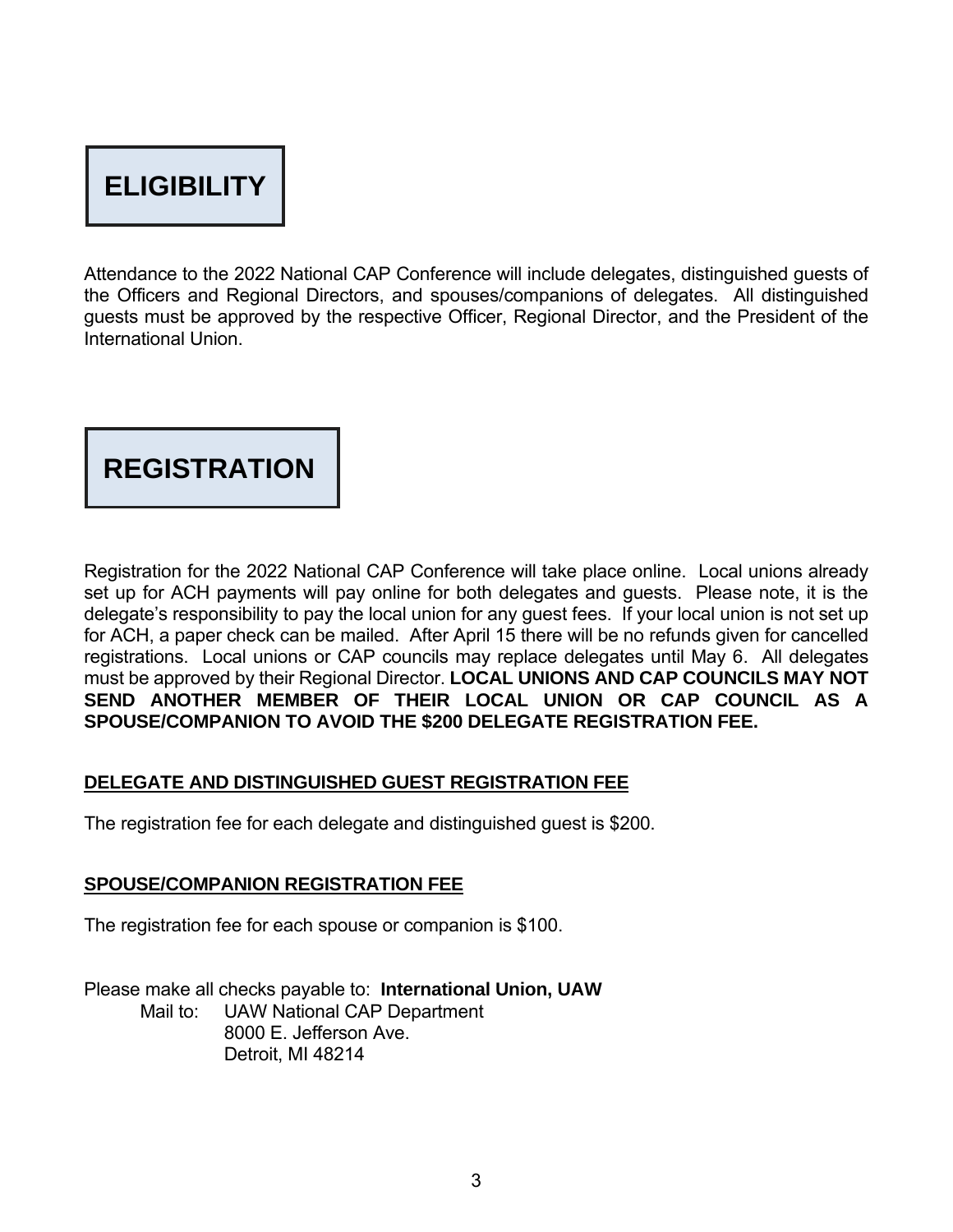#### **ONLINE REGISTRATION AND CREDENTIALS**

An online application must be filled out for each delegate, spouse/companion, and distinguished guest attending the conference. Everything is case sensitive:

> [https://cap.uaw.org](https://cap.uaw.org/) Username: CAP2022 Password: UAWCAP

Applications can be filled out by the applicants, officers or staff of the local union or CAP council.

If a delegate or local is unable to register online, please call (313) 926-5531.

#### **HOTEL RESERVATION INFORMATION**

#### **ONLINE REGISTRATION**

All delegates, distinguished guests and spouses/companions must register their own rooms online at **<https://book.passkey.com/go/UAWCAPConference2022>** or by calling **(800) 228-9290**. All hotel reservations and cancellations are the responsibility of the respective conference delegate. Reservations are made on a first-come, first-serve basis. The UAW-negotiated rate is \$269 per night plus applicable taxes and fees (the Resort fee has been waived). Hotel check-in time is 4 p.m.; check-out is 11 a.m. **Cut-off date for reservations is April 20, 2022**. Reservations requested after this date will be accommodated based on hotel availability One-night room deposit is required. Flat self-parking rate of \$30 for all registered delegates.

### **AIRLINE RESERVATION INFORMATION**

#### **TRANSPORTATION**

Conference attendees are responsible for making their own travel arrangements, and the cost of the airline reservation is the responsibility of the local union or CAP council. Arrangements can be made through TSI by calling 866-397-0667.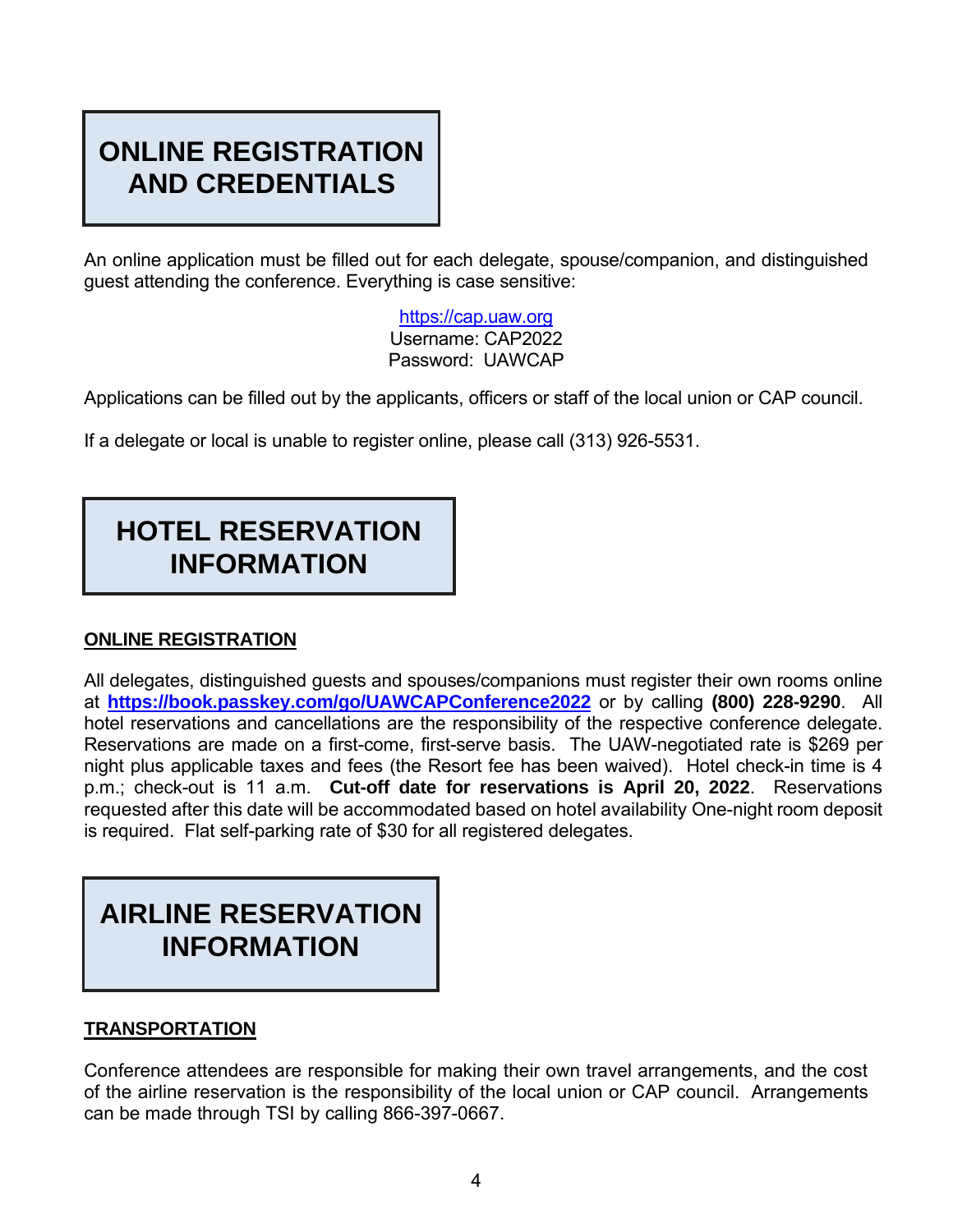#### **FINANCIAL ARRANGEMENTS**

Lost time, transportation, hotel costs and the \$200 delegate registration fee will be paid by participating local unions, CAP councils, outside organizations and, where appropriate, from retiree regional funds. Five meals will be provided and should be deducted from any per diems: Sunday dinner, Monday lunch, Tuesday breakfast, lunch, and dinner.

The sponsors of distinguished guests will be responsible for the \$200 registration fee, unless passed on to the distinguished guest.

Adherence to these financial guidelines will expedite the registration process at the conference and in some cases, prevent issues at the CAP Conference registration desk.

### **TUESDAY RECEPTION**

We encourage you to contact your legislators and invite them to attend a reception on Tuesday, May 17. The purpose of this event is for our delegates to share an evening with their congressional leadership. Therefore, if a Congressperson cannot attend, it is not necessary for them to send aides or staff for representation.

### **V-CAP SALES BOOTH**

All UAW local unions and CAP councils will be able to sell their merchandise during the 2022 National CAP Conference. They will be allowed one eight-foot table for sales.

The application to have a V-CAP sales booth is attached as an addendum. Locals or CAP councils must complete the form and submit it to their Regional Director for approval. Once approved, the Region will forward the form to the National CAP Department.



The health and safety of our membership is of the utmost importance to us. With that in mind, we are doing everything we can to ensure that CAP Conference Delegates will be safe. This hotel has a mask mandate in place. Anytime you leave your room, a mask must be worn. We will continue to monitor for updates.

ra/opeiu494aflcio